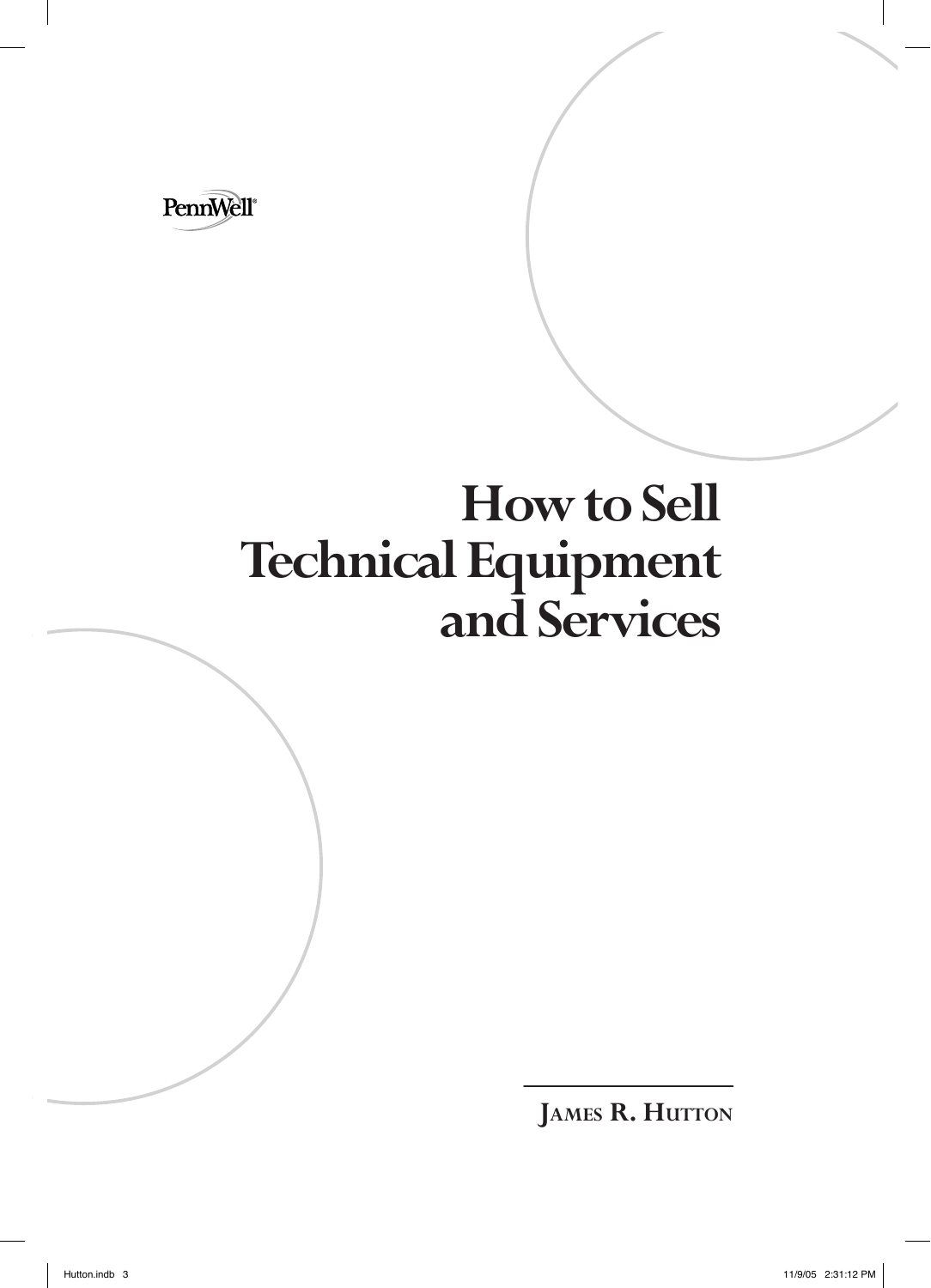### **CONTENTS**

| 1              |                                               |  |
|----------------|-----------------------------------------------|--|
| $\overline{2}$ | Know the Competitors and Their Products  15   |  |
| 3              |                                               |  |
| $\overline{4}$ |                                               |  |
| 5              |                                               |  |
| 6              |                                               |  |
| 7              |                                               |  |
|                |                                               |  |
| 8              |                                               |  |
| 9              |                                               |  |
| 10             |                                               |  |
| 11             |                                               |  |
| 12             |                                               |  |
| 13             |                                               |  |
| 14             |                                               |  |
| 15             |                                               |  |
| 16             |                                               |  |
| 17             |                                               |  |
| 18             |                                               |  |
| 19             |                                               |  |
| 20             |                                               |  |
| 21             |                                               |  |
| 22             |                                               |  |
| 23             | Whether or Not to Bid on a Large Project  183 |  |
| 24             | Sell to Other Divisions in the Company  191   |  |
| 25             |                                               |  |
| 26             |                                               |  |
| 27             |                                               |  |
|                |                                               |  |
| 28             |                                               |  |
| 29             |                                               |  |
| 30             |                                               |  |
| 31             |                                               |  |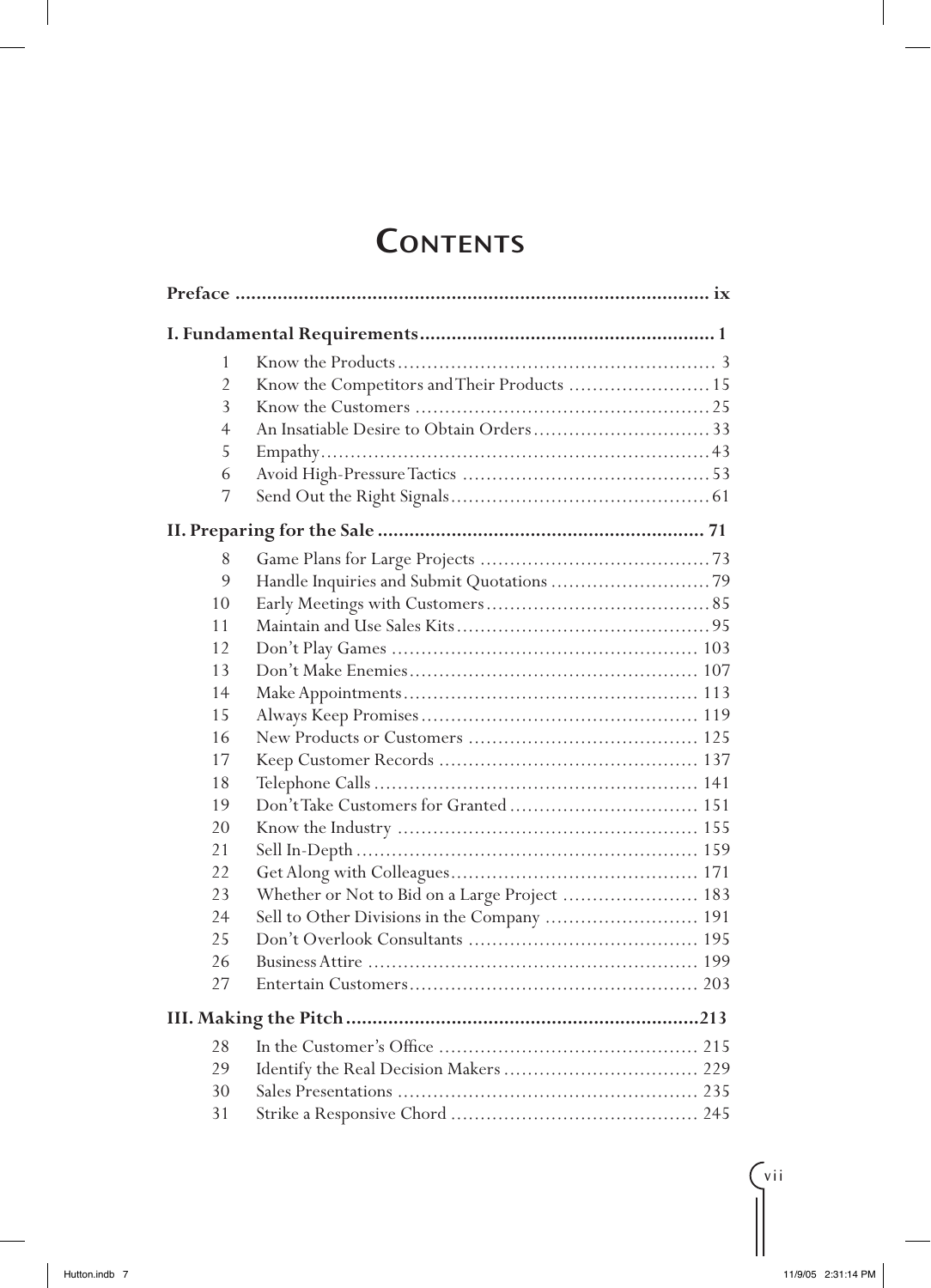| 32 |                                                  |  |
|----|--------------------------------------------------|--|
| 33 |                                                  |  |
| 34 | Avoid Aggression and Condescension  273          |  |
| 35 | Demonstrate the Products and the Facilities  277 |  |
| 36 |                                                  |  |
| 37 |                                                  |  |
| 38 |                                                  |  |
| 39 |                                                  |  |
|    |                                                  |  |
| 40 |                                                  |  |
| 41 |                                                  |  |
| 42 | Gather Intelligence and Feedback on a Job  339   |  |
| 43 |                                                  |  |
| 44 |                                                  |  |
| 45 |                                                  |  |
| 46 |                                                  |  |
| 47 |                                                  |  |
| 48 |                                                  |  |
| 49 |                                                  |  |
| 50 |                                                  |  |
|    |                                                  |  |
| 51 |                                                  |  |
| 52 |                                                  |  |
| 53 |                                                  |  |
| 54 |                                                  |  |
| 55 |                                                  |  |
| 56 |                                                  |  |
| 57 |                                                  |  |
| 58 |                                                  |  |
| 59 |                                                  |  |
| 60 |                                                  |  |
| 61 |                                                  |  |
|    |                                                  |  |
| 62 |                                                  |  |
| 63 |                                                  |  |
| 64 |                                                  |  |
|    |                                                  |  |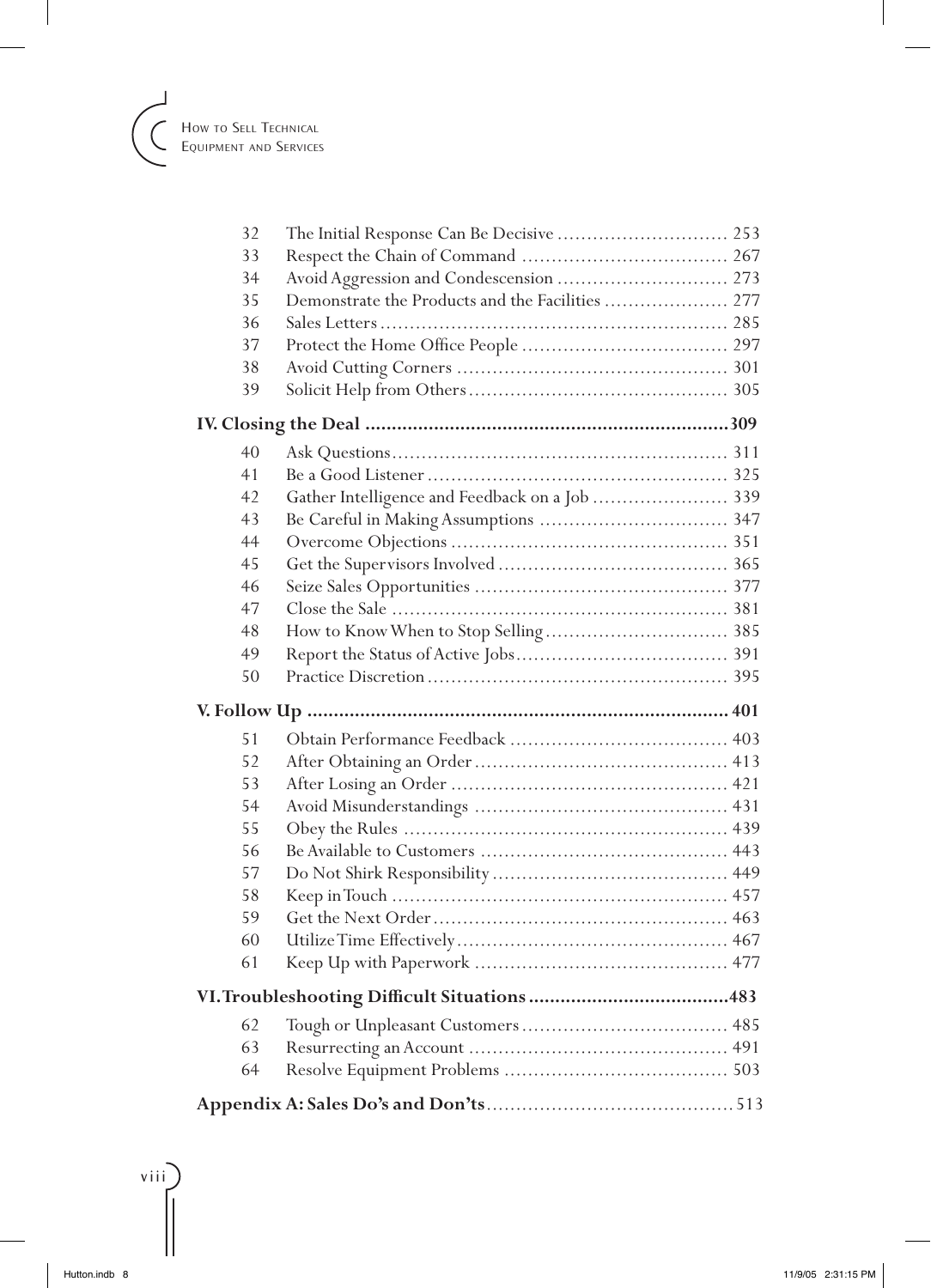

# **KNOW THE PRODUCTS**

Superior product knowledge is one of the strongest weapons in a salesperson's arsenal. The technical competence of a salesperson rates first with customers—nothing opens a customer's doors more quickly or keeps them open longer. Since superior product knowledge is fundamental, it almost seems redundant to mention that a salesperson should know the products well. However, many salespeople actually enter customers' offices selling products they know very little about.

1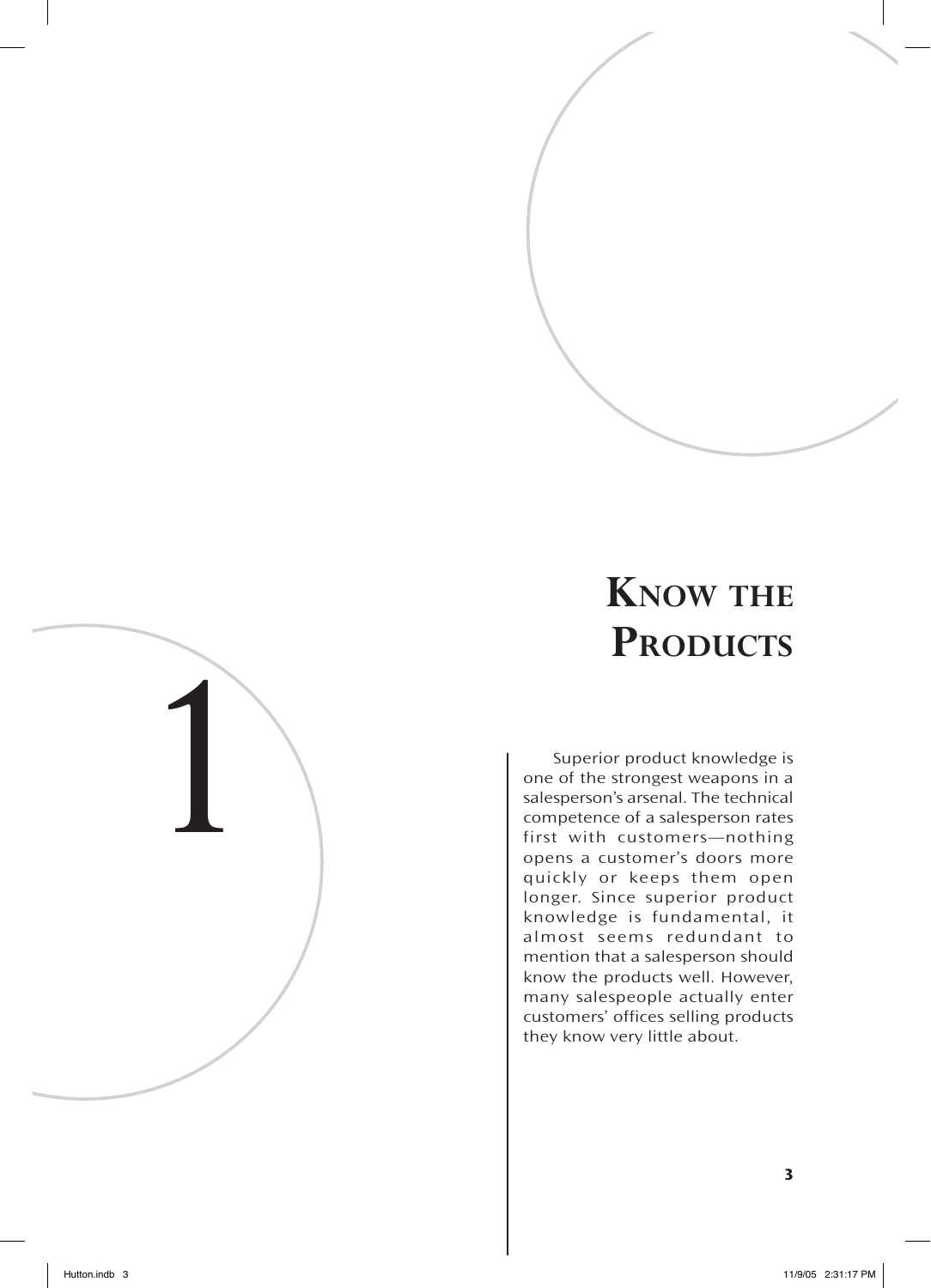In pursuing this information, a salesperson should not forget other noncompetitive salespeople who also call on these customers. The successful among them may know the customer well. It will help if the salesperson determines which other salespeople have been the most successful and ask them who exerts the most influence on purchasing decisions. The responses may be surprising. Ex-employees or retired employees are also good sources of information on who has influence in the company. Acquiring all of this information is not a waste of time. It will actually save the salesperson an enormous amount of time over the long run as he services these accounts.

The information-gathering process may extend over several months, allowing time to collect and sift facts and make more contacts. A salesperson should be inspired as he goes about this. There are many uninspired salespeople who get nowhere because they do not know their customers.

It may also be helpful for a salesperson to learn other details, such as the following:

- working hours
- restrictions on calls from salespeople
- whether or not appointments are necessary

Concerning the last point, I would never make a sales call without an appointment. I have read numerous call reports indicating that buyers would not see salespeople without an appointment. This should clearly have been established ahead of time.

Once a salesperson finds a good prospect, he should not stop there. The next step is to determine what products the customer makes and how the salesperson's products fit into the overall production picture.

Empathy is one of the two fundamental requirements of an outstanding salesperson. In chapter 5, I point out how important it is for a salesperson to be able to see events and situations as the customer sees them. The more a salesperson knows about the buyer and his company, the more successful he will be in practicing empathy.

For example, Allen Mebane, retired chairman of Unifi, Inc. (a textile giant), said he must know his customer's business and problems at least as well as he knows his own. "I have to show him how much I can help him—not vice versa." (*Wall Street Journal* August 29, 1983)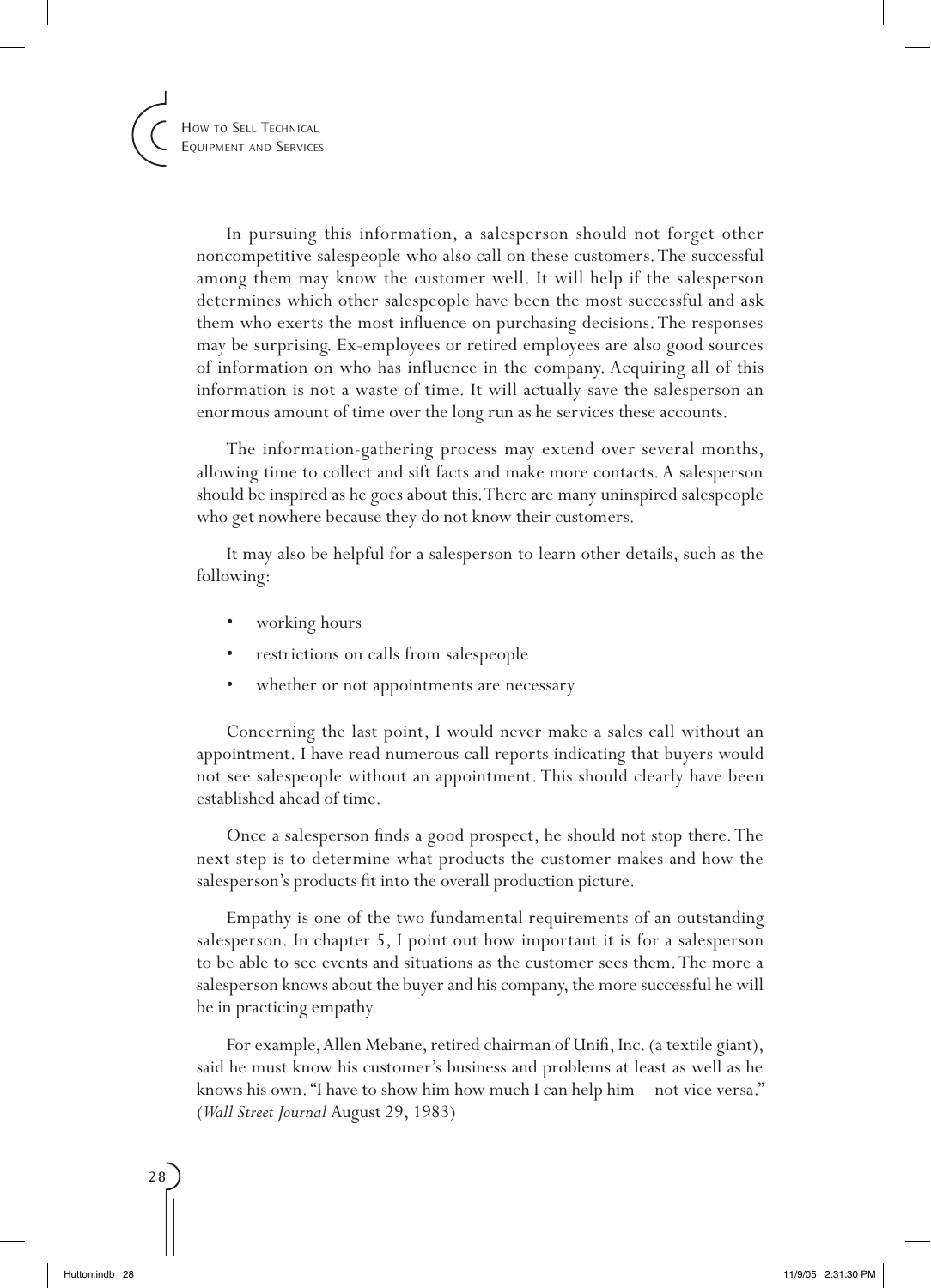By following these suggestions, a salesperson can create a favorable impression on his prospect. This will encourage the prospect to feel better toward the salesperson and to be more willing to open up and to talk about himself. The more the prospect talks, the more the salesperson will learn about him, his problems, his likes, his dislikes, and his needs. As a result, the salesperson will be able to more accurately empathize with the prospect and be able to see, feel, hear, and evaluate things and events as the prospect does.

Too many salespeople are busy talking to their customers about their own agenda, their own products, and their own objectives. They fail to slow down and try to determine what the customer is thinking about and to discover his feelings and his needs.

Sometimes a salesperson makes a statement about his products, and then he makes another and another, without stopping to think, ask questions, and give the customer a chance to respond. Soon the customer just sits back and pretends to listen but does not really hear, because he long ago tuned out the salesperson's monologue. By allowing the salesperson to ramble on, the customer misleads him into thinking he agrees with and subscribes to everything the salesperson has said. After making a comment or two about his company or his products, the salesperson should pause and give the customer time to say something. If the customer does not respond, the salesperson should ask him if what he considers to be product advantages are indeed advantages to the customer on this project or order. Then he should listen to what the customer has to say.

Central then to a salesperson's success is the ability to project himself across the customer's desk, to sit in his chair, to walk in his shoes, and to observe the situation as his customer will. A salesperson who can do this will obtain an enormous amount of feedback, which is necessary if he is to obtain orders. In order to accomplish this, the salesperson should not sit in his chair and continue to think as a salesperson with his own firm. He must see things from the customer's viewpoint, not his own. He must imagine himself in the decision maker's shoes and ask himself questions that the decision maker must consider:

- How can I be certain I am buying the safest, most reliable products and, hence, be least likely to make a mistake?
- What benefits and features should I look for in the products about to be purchased?
- What should I expect from the successful vendor?
- What do my superiors and colleagues expect?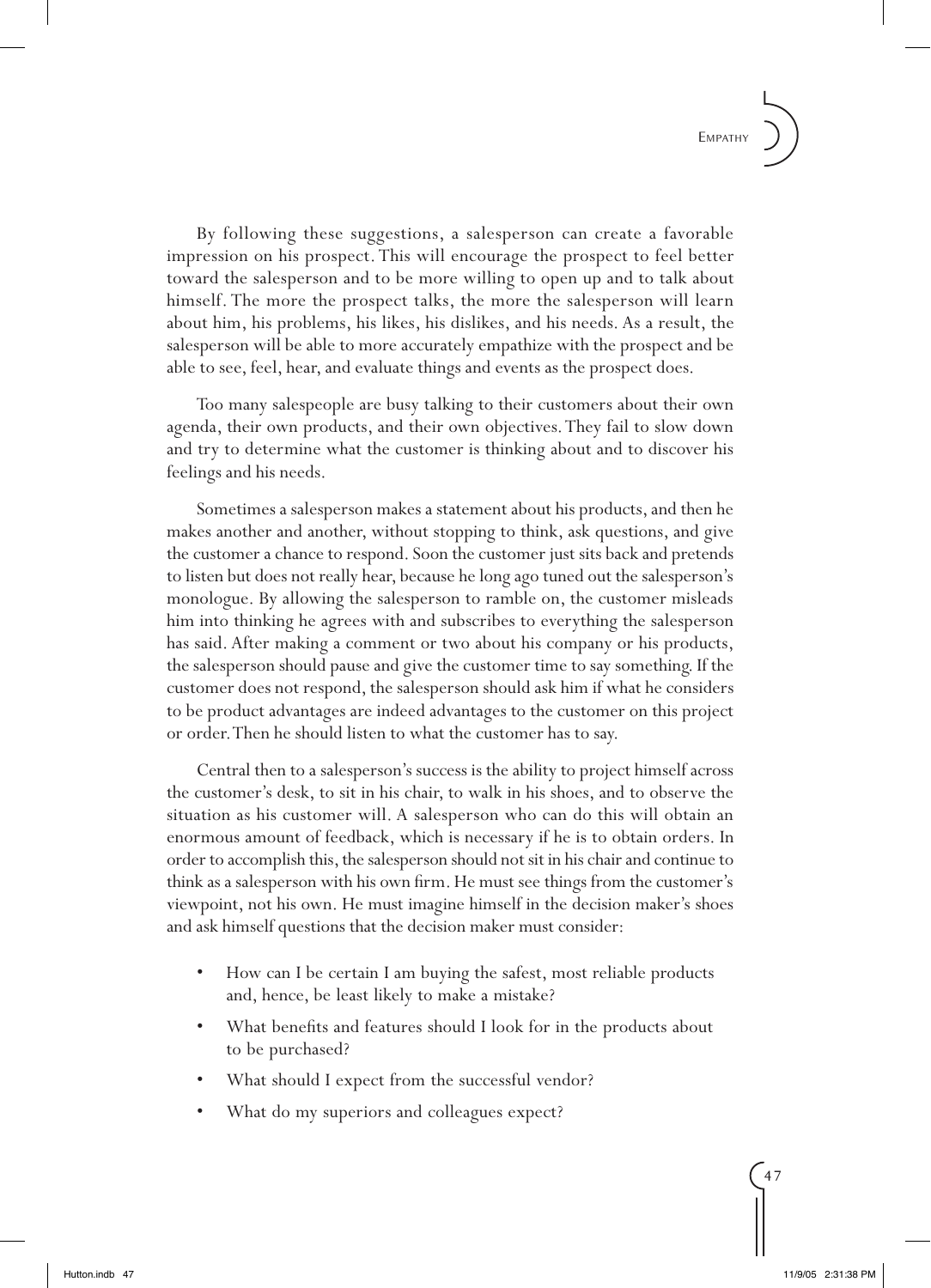#### **SUMMARY**

- 1. A salesperson must send the right signals out to his customers and associates starting with his initial encounters or dealings with them.
- 2. These signals must be sincere.
- 3. Customers as well as associates will quickly see through a false front.
- 4. Having good relations with customers will enable a salesperson not only to obtain more orders that are close, but also to more easily settle disputes or misunderstandings.
- 5. The bonds of trust are built up slowly but can be broken or destroyed quickly.
- 6. Salespeople who send out the right signals obtain a greater share of orders.
- 7. Very often when buying decisions are close, customers buy from the salesperson they have the best impression of and like the best.
- 8. Customers buy expectations, not things. The better impression buyers have of a salesperson, the more likely they are to believe his promises of these expectations.
- 9. A salesperson's most precious business asset is his good relations with his customers.
- 10. A salesperson must have good relations with his customers if he is to sell successfully over a long period of time.
- 11. A salesperson should not wear his feelings on his sleeve and should practice forgiveness.
- 12. A salesperson must not engage in petty grievances.
- 13. Employees in general fail to advance in their careers not because they are not technically competent, but because of their inability to get along with people. They fail to send the right signals out.
- 14. A salesperson who sends the right signals out will get the right signals back in the form of good relations with customers and colleagues and will receive more than his share of orders.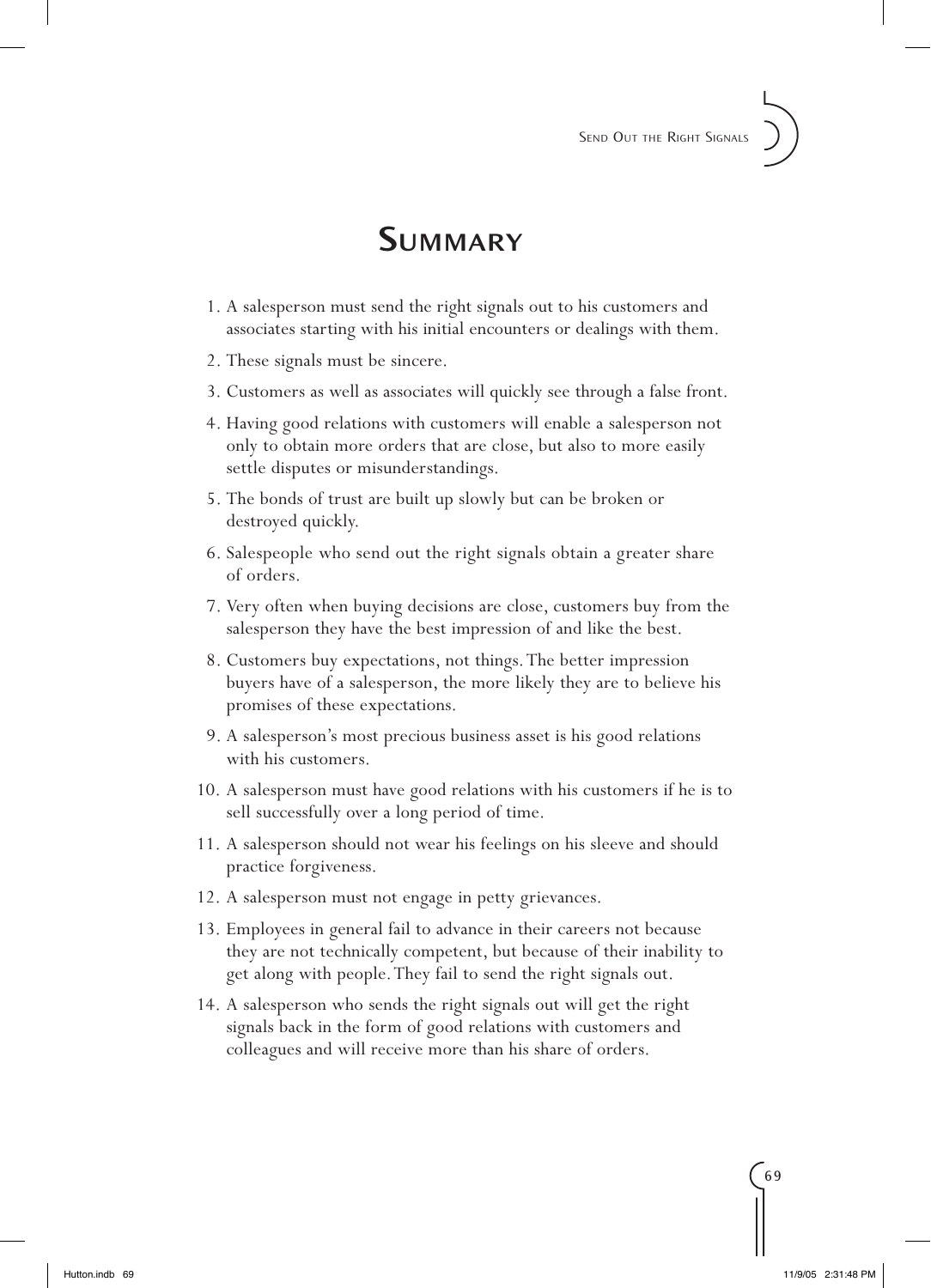The replies to these queries will give the salesperson valuable insight on how to best deal with this person. He will know more about the customer's personal and professional interests. This will give the salesperson clues as to minor gifts or presents that he could consider sending the customer. For example, if the salesperson learns that the customer has a certain technical interest, he could send him published articles or a book on the subject.

One unusual question to ask a senior person is, "What achievement in your career gave you the greatest satisfaction?" It is astonishing what a customer will tell a salesperson in response to this question. Many times he has never been asked that question before, and the response can be very interesting. It should not be a question that the salesperson asks every senior person he meets in the customer's company, as it would lose its originality and importance. Because people vary, the salesperson should judge when this is an appropriate question.

A few years ago, I asked a senior executive with a major U.S. engineering company what achievement or what activity in his career gave him the most satisfaction. He replied that shortly after the end of the Korean War, his company had a contract to assist in the rehabilitation of the South Korean industry. He headed the project, and every Monday morning met for several hours with the president of South Korea. My friend then talked for several minutes about some of the meetings that he obviously had enjoyed very much. I could tell that he enjoyed talking about this experience and had not had a chance to do so in a very long time.

The point is that people like to talk, and if a salesperson gives them the chance, they will enjoy doing so, and they will feel good about being with him. The salesperson will have created a favorable impression by sending out the right signals.

It is important, however, that a salesperson never ask overly familiar questions. This is especially easy to do in the early stages of a business relationship. Sometimes a person who knows the prospect very well will introduce the salesperson or refer the salesperson to the customer. The salesperson should be careful not to assume this warm and special relationship can immediately be transferred to him. It is not that easy. All too often a salesperson will place too much emphasis on this introduction. He should never attempt to trade on these long-standing relationships or take anything for granted. He must be prepared to earn his own spurs, build his own reputation, and establish his own rapport with this prospect. This will take time and effort on the salesperson's part.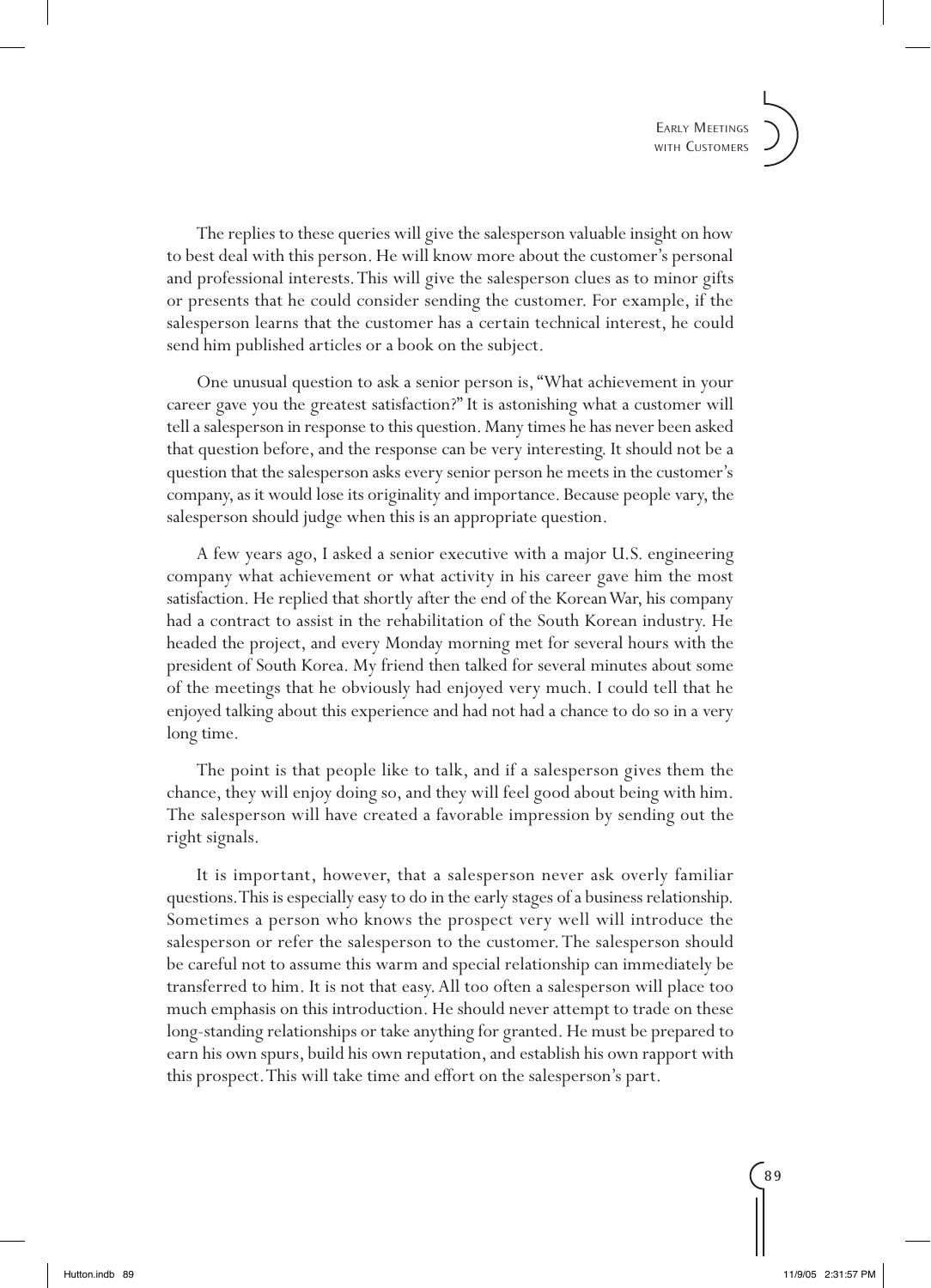HOW TO SELL TECHNICAL EQUIPMENT AND SERVICES

> The salesperson should be sincere and should behave the same way at all times. This is so vital that it cannot be overemphasized. As a famous industrialist said, "No matter who you are dealing with, reveal your own true nature. Do not cover up who or what you really are." Customers are intelligent, sophisticated people. Virtually all can spot a phony a mile away, and they see many of them every day.

> The salesperson should never disparage his company, competitors, or other people. If he talks unfavorably about a company or a person, it will eventually be discovered. Word gets around. Furthermore, most people conclude that if a salesperson is always saying unkind things about others, he will say unpleasant things about them when they are out of sight.

**Customers are intelligent, sophisticated people. Virtually all can spot a phony a mile away, and they see many of them every day.**

When a salesperson repeatedly disparages a company or an individual to others, it inhibits his ability to deal objectively with that person or that firm. This will create a residual resentment that will influence a salesperson's attitude or action when dealing with this customer or this individual, even though he may be unaware of it. I have cautioned salespeople about making unkind or unfavorable comments about a customer or a person. The reply is usually, "Oh, but I wouldn't let that influence my dealings with him." But it will.

A good salesperson will not get involved in his customer's internal politics. He should stay aloof and should not take sides and try to predict who will win. This does not mean that the salesperson should not stay alert as to who the bright, promising, and advancing people are. He should know this, but he should be objective.

Most big purchasing decisions are close races, decided sometimes on extremely minor points. In a close contest, the salesperson wants other customers to be able to tell the prospective customer good things about him. It could cost him the order if they say, "Watch him," "He is shifty," or "Make him put everything in writing." Being two-faced will destroy his reputation. He should not tell one company one thing and another company something else. He should always be honest and consistent.